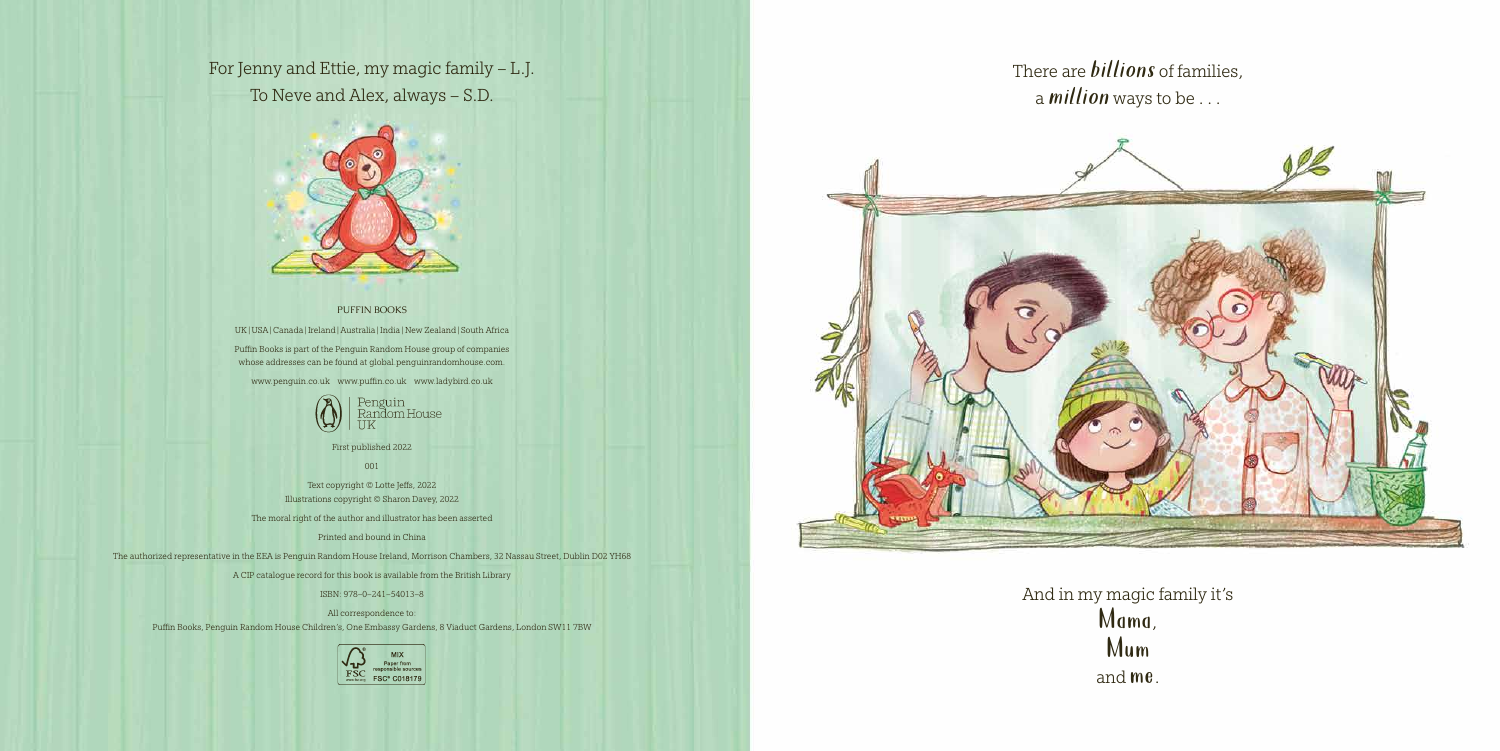Mum makes my breakfast porridge, toast and jam.

## Abracadabra!<br>
Wizzo-wow!<br>
Kabam!

Mama blows me kisses, and waves. "I love you, bye! I'm late for work – it's time to go.